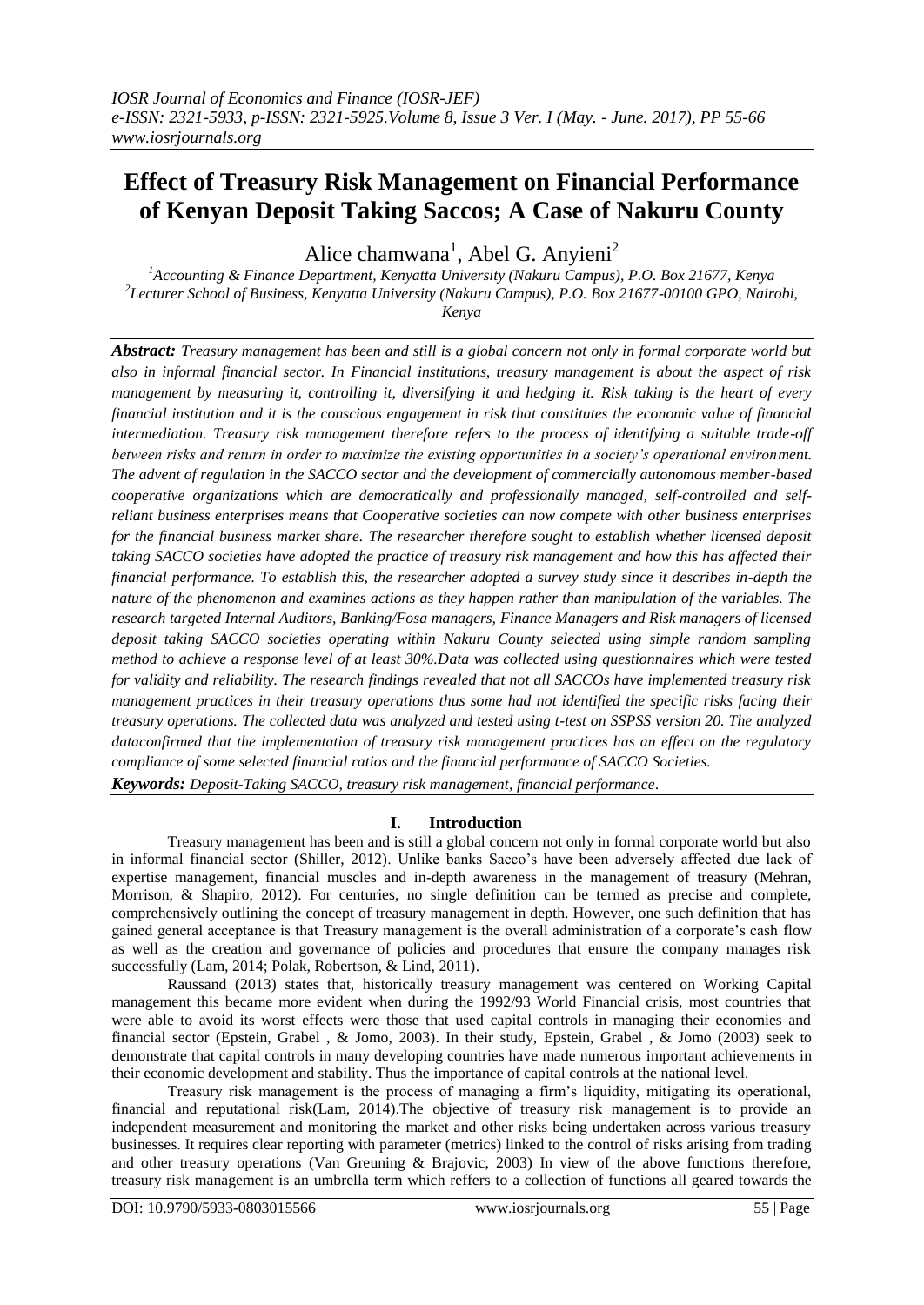management and control of cash; that is, liquidity management. This not forgetting the risk management aspect to ensure that the cash in question either retains or increases its value.

With the launching of the SACCO Societies Regulatory Authority and the Enactment of the SACCO societies (Deposit Taking SACCO business) Regulations, 2010, more pressure has been put on SACCOs to ensure more professional operations management. The strict compliance requirements and increased competition from banks with a more informed membership has added pressure to the societies operations thus the inevitable need to change from the traditional cash management practices to a more professional treasury management with specific attention to risk control and management.

While a lot of attention has been concentrated on Banks treasury risk management, until recently, very little attention has been drawn to SACCO societies' practices of treasury risk management. Njagi, (2009) looked at effectiveness of know your customer policies adopted by commercial banks in Kenya in reducing money laundering and fraud incidences. Waweru, (2011) Carried out an investigation into the cash management challenges in Savings and Credit co-operatives (SACCOs) in Nakuru County, Kenya. Wanjiru, (2011) Studied strategic responses of Equity Bank to fraud related risks and Ogol, (2011) Studied Liquidity risk management practices in microfinance institutions in Kenya. These studies have mainly concentrated on Fraud and liquidity risk which is just but a portion of the risks facing treasury management. The question therefore remains as to whether deposit taking SACCO Societies have adopted professional treasury risk management practices in their day to day treasury operations, and whether this implementation has enabled them improve on their liquidity and general financial performance and thus ensuring compliance with the requirements of the SACCO Societies (Deposit-taking SACCO business) regulations 2010 in terms of liquidity maintenance requirements.

The study aims to establish the risk management practices adopted by SACCO societies in their day to day treasury management in the current advent of more informed membership and staff force and the effectiveness of these measures as reflected in the Societies' Liquidity and general financial performance. This study therefore aims to look into the risk management strategies and practices adopted by deposit taking SACCO Societies in Kenya in their day to day treasury management operations and how they affect the Societies' Liquidity performance. It also seeks to inquire on where deposit- taking SACCO Societies go wrong in their treasury management practices thus exposing their funds to risk resulting to possible non-compliance with the required liquidity ratios and low financial performance.

# **II. Research Methodology**

Survey study research design was used for this study. This was chosen as it describes in depth the nature of the phenomenon and examines actions as they happen rather than manipulation of variables(De Vaus, 2013) This design was preferred because it takes data from a sample of a given population, in order to make assumptions about that population. The target population for this study wasInternal Auditors, Banking/ Fosa Managers, Finance Manager and Risk Managers of all the registered and licensed deposit taking SACCO societies operating within Nakuru County. There are 160 Licenced and registered Deposit taking SACCO societies in Kenya of which (five) 5 have restricted licensing of up to  $30<sup>th</sup>$  June 2015. Of the Fully licensed SACCOs, Nakuru county accounts for 4 fully licensed deposit taking SACCO societies (i.e those whose registered offices are based within Nakuru county). Considering that the sample was very small the target group was set to be be atleast three officers of all the SACCOs operating within Nakuru County either as head office or by virtue of a branch representation. This accounted for 12 Fully Licensed SACCO Societies. This enabled the researcher achieve a good representative of the population to cover for the instances where some questionnaires were not responded to. The sampling procedure used in arriving at these specific SACCOs was Simple Random Sampling. This ensured that each element in the population had an equal opportunity of being selected. A questionnaire was used for data collection because it offers considerable advantages in its administration. Two types of validity were examined in this study namely; face validity and content validity. During the construction of the data collection instrument in this study, validity was be ensured through face validity, where the instrument was subjected to two experts to check whether it will measure what it is intended to measure and content validity, where the instrument was designed according to the study variables. Piloting of the study was carried out to enable the researcher assess the clarity of the questionnaire items and those items which were found to be inadequate or vague were modified to improve the quality of the research instrument, thus increasing its reliability. . Cronbanch alpha coefficient tests were run to test the reliability of the sollected data. Risk managemen practices had a cronbanch alpha value of (0.764), Compliance level (0.767) and Financial performance (0.785) these are above the minimum measure of 0.6 and thus were considered reliable. The research data was obtained from both primary and secondary sources. The data was then summarized, coded, tabulated and analysed using both descriptive and inferential statistics. Descriptive statistics included those of the mean, standard deviation and frequency distribution while inferential statistics involved the use of multiple regression analysis. Data presentation was done by the use of pie charts, bar charts, percentiles and frequency tables. This ensured that the gathered information would be clearly understood. SPSS Version 20 was used to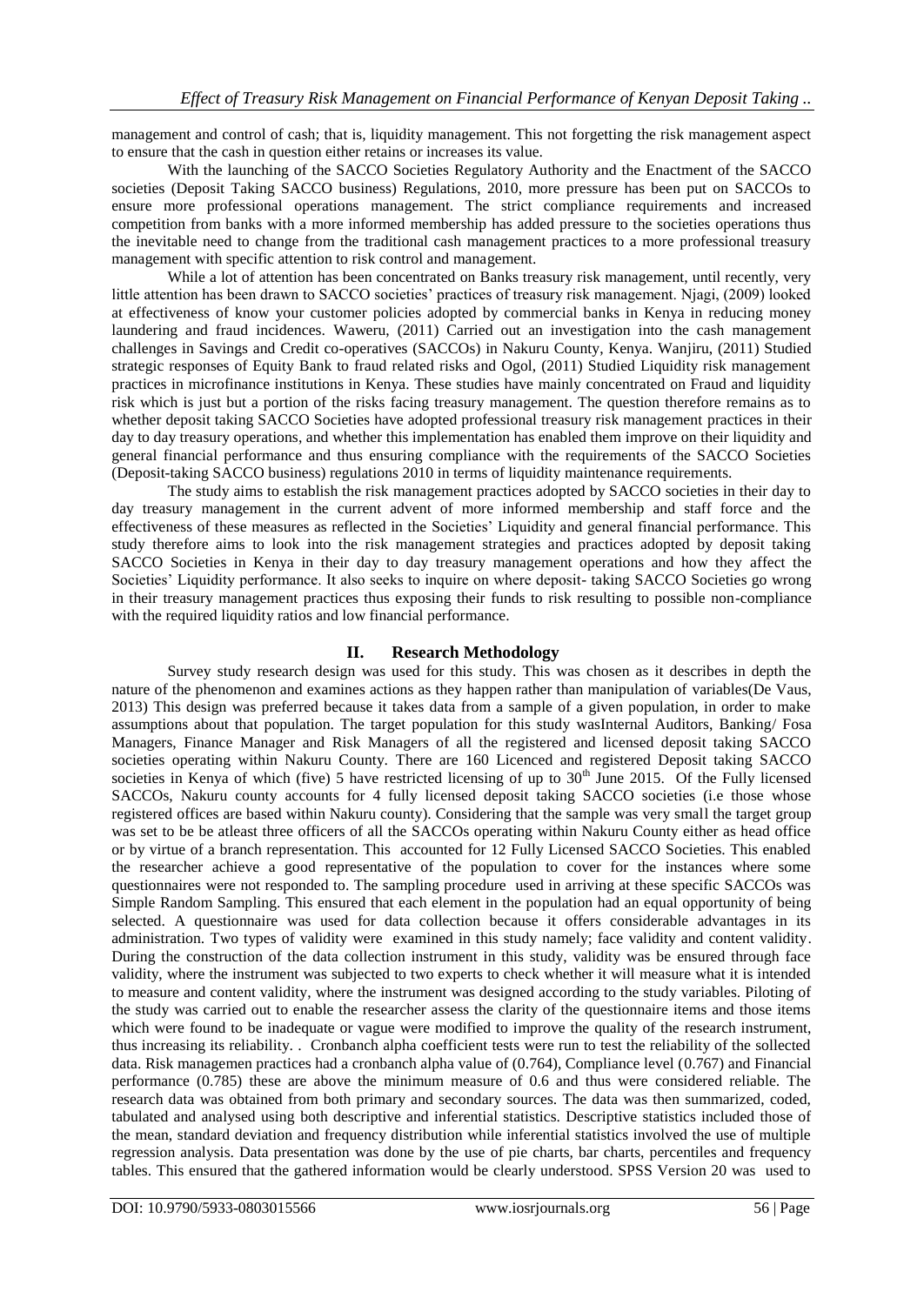perform the analysis as this aide in organizing and summarizing the data by the use of descriptive statistics such as tables. A linear regression analysis was also carried out on the data to confirm whether there exists any relationship between treasury risk management practices and the regulatory compliance of selected compliance ratios and between treasury risk managemetn practices and the financial performance of the SACCO societies as measured by the CAMEL rating system of bank supervision.

# **III. Research Results**

The respondents to the questionnaires were analyzed according to their asset base, number of branches, Fosa/Banking hall operation structure, risk managament responsibility and treasury risk documentation. **3.1 Asset base distribution**

on the basis of Asset base, All the Societies from whom responses were received had a asset base of between one billion shillings and five billion shillings (Sh.  $1,000,000,000 - S$ h. 5,000,000,000). The distribution was as presented bellow.

| <b>Asset Value</b>                        | Frequency | Percentage |
|-------------------------------------------|-----------|------------|
| Up to Sh. 1,000,000                       |           | 0%         |
| From Sh. 1,000,001 to Sh. 100,000,000     |           | 0%         |
| From Sh. 100,000,001 to 500,000,000       |           | 0%         |
| From Sh. 500,000,001 to Sh. 1.000,000,000 |           | 0%         |
| From Sh. 1,000,000,001 to 5,000,000,000   |           | 100%       |
| From Sh. 5,000,000,001 and above          |           | 0%         |
| <b>Total</b>                              |           | 100%       |

|  |  |  | <b>Table 3:</b> Asset Base Distribution |
|--|--|--|-----------------------------------------|
|--|--|--|-----------------------------------------|

**Source: Survey Data, 2015**

This implies that the societies in question were operating at an almost equal operational level and by virtue of their asset base, the Societies can be said to have similar operational capacity. According to the SASRA's SACCO peergroup ranking, the above societies are ranked as Medium Sized SACCOs(SASRA;, 2014).

# **4.2.1.2. Number of branches**

Basing on the number of branches, 50% of the respondents have five and more fully operational branches within the country. The distribution of the respondent in accordance to the branch network is as follows.

| <b>Table 4: Number of Branches</b> |  |
|------------------------------------|--|
|------------------------------------|--|

| <b>Number of branches</b> | Frequency | Percentage |
|---------------------------|-----------|------------|
| One Branch                |           | 0%         |
| <b>Two Branches</b>       |           | 16.66%     |
| Three Branches            |           | 16.67%     |
| Four Branches             |           | 16.67%     |
| Five and above            |           | 50%        |
| <b>Total</b>              |           | 100%       |

# **Source: Survey Data, 2015**

The number of branch networks shows the operational size and accesibility of the services offered by the Societies to its membership (SASRA;, 2014).

# **4.2.1.3. FOSA/ Banking Hall Operation Structure**

**Table 5:** FOSA/Banking Hall Operation Structure

| <b>FOSA Operation Structure</b>                   | Frequency | Percentage |
|---------------------------------------------------|-----------|------------|
| Banking Manager, Chief Teller, Custodian, Tellers |           | 33.33%     |
| Finance Officer, Chief Teller, Custodian, Tellers |           | $0\%$      |
| Fosa Manager, Custodian, Tellers                  |           | 66.67%     |
| Other                                             |           | 0%         |
| <b>Total</b>                                      |           | 100%       |

**Source: Survey Data, 2015**

The banking hall operational structure is an indication of the basic structural controls put in place to manage treasury risks as and when they occur. This is in line with the three lines of defence risk management strategy.

# **4.2.1.4. Risk Management Responsibility**

The International Standards for the Proffesional Practice of Internal Auditng (IPPF), provides under Section 2120C3 that, when assisting management in establishing or improving the risk management process, Internal Auditors must refrain from assuming any management responsibility by actually managing risks. From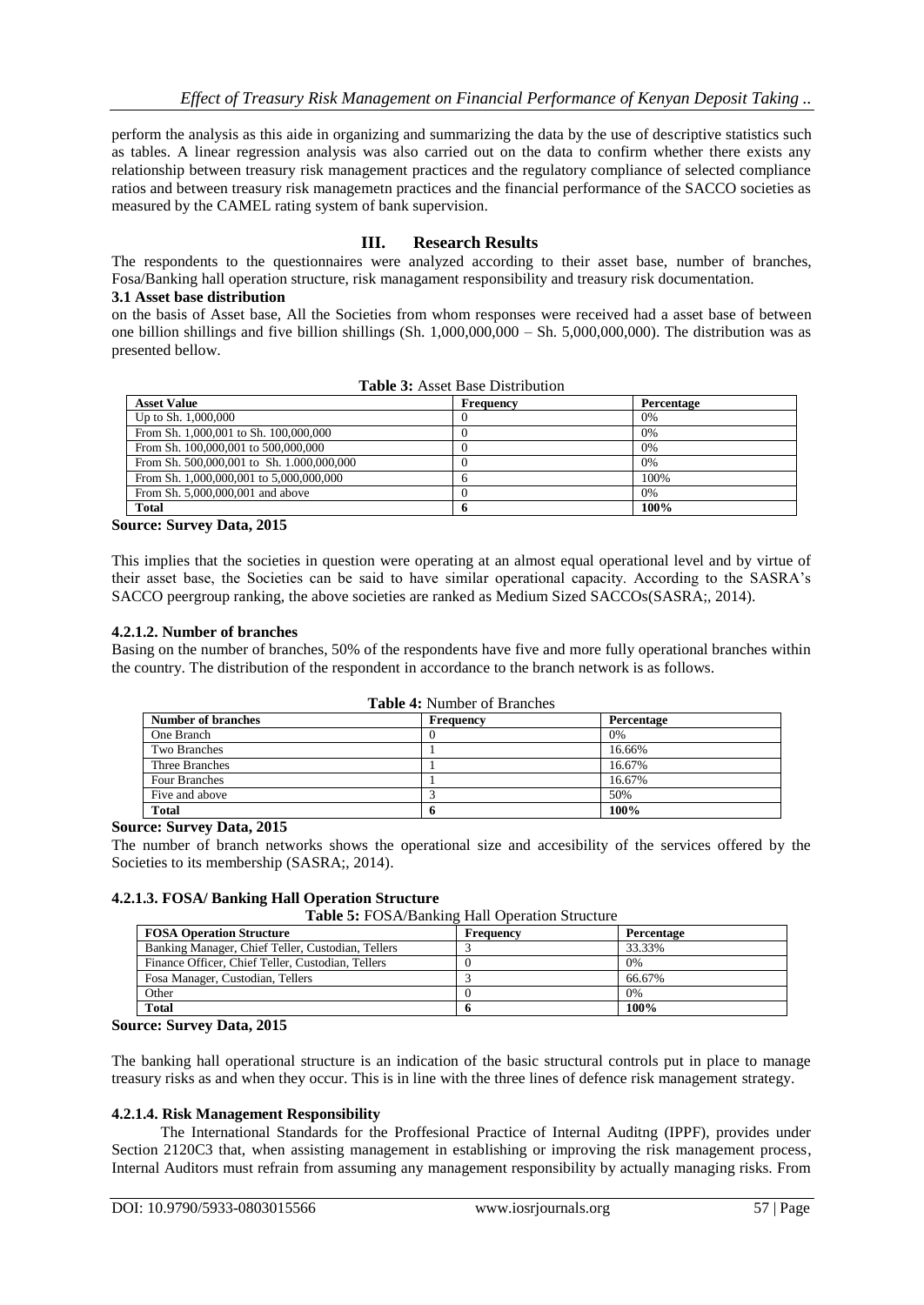the response analysis, on one Society representing 16.67% of the respondents had separated the risk management function from the Internal Audit department as illustrated bellow. Table 6: Risk Management Responsibility

| <b>Treasury Risk Management and control responsibility</b> | Frequency | Percentage |
|------------------------------------------------------------|-----------|------------|
| Internal Audit                                             |           | 83.33%     |
| Risk Management Department                                 |           | 16.67%     |
| Total                                                      |           | 100%       |

# **Source: Survey Data, 2015**

While studying liquidity risk management practices in microfinance institutions, (Ogol, 2011) found out that, the organizational sructure and operating environments of microfinance institutions provide unique structures. Ogol, (2011) reccomended that, the organization structure and incentive system should be aligned with the goals and objectives of the risk management program.

# **4.2.1.5 Treasury risk documentation**

The response revealed that, only one of the SACCO Soceities interviewed did not maintain a risk register and as such has not identified its treasury risk exposure level. The response analysis were as documented in the table bellow

| <b>Table 7.</b> Treasury Kisk Documentation |           |            |  |  |  |  |
|---------------------------------------------|-----------|------------|--|--|--|--|
| Treasury risk register                      | Frequency | Percentage |  |  |  |  |
| Maintained                                  |           | 83.33%     |  |  |  |  |
| Not maintained                              |           | 16.67%     |  |  |  |  |
| <b>Total</b>                                |           | 100%       |  |  |  |  |

## **Table 7:** Treasury Risk Documentation

#### **Source: Survey Data, 2015**

In his book on Enterprise risk management; From incentive to controls, Lam, 2014 points out that risk control lies on the internal control measures that are set to ensure that risks are identified as soon as they occur and the whole management process is effectively documentated and communicated for viability. The main tool for risk documentation and analysis is the risk register. In a related study, Ambira & Kemoni, (2011) found out that Commercial banks used internal ratings and classified borrowers in different risk levels in Kenya. However, the study further revealed that the banks had inadequate records management practices which in turn undermined the risk management function.

# **4.3 Inferential analysis**

This section summarizes the research data and findings presented and analyzed on the basis of the research questions. The data summary will mainly be presented in form of tables and figures will be used to present where appropriate.

# **4.3.1. Types of treasury risks faced by SACCO Societies operating in Nakuru County**

The respondents were asked to list any five kinds of risks faced by their societies in their course of treasury operations and indicate the risk exposure as per their risk registers as at  $31<sup>st</sup>$  December 2014. The response was from five Societies that maintained a risk register as follows. Table 8: Identified Treasury Risks and exposure levels

|                         | <b>Law</b> | <b><i>Medium/Low // Medium</i></b> | Medium High | Hick/ |  |
|-------------------------|------------|------------------------------------|-------------|-------|--|
|                         |            |                                    |             |       |  |
| <b>Exquisite Risk</b>   |            |                                    |             |       |  |
| <b>Credit Risk</b>      |            |                                    |             |       |  |
| <b>STILLER LEE TOO</b>  |            |                                    |             |       |  |
| <b>Jueration d'Arsk</b> |            |                                    |             |       |  |
| <b>Investment risk</b>  |            |                                    |             |       |  |
| enutation risk?         |            |                                    |             |       |  |

#### **Source: Survey Data, 2015**

The response indicate that Fraud risk is the highest risk facing SACCO societies where all the respondents have their exposure rating to this risk as high. Liquidity risk and Interest rate risk follow with medium exposure bearing the highest frequency then operational risk. Most societies had low risk exposure to reputation risk with investment risk being identified by only two societies with a risk exposure of medium to medium low.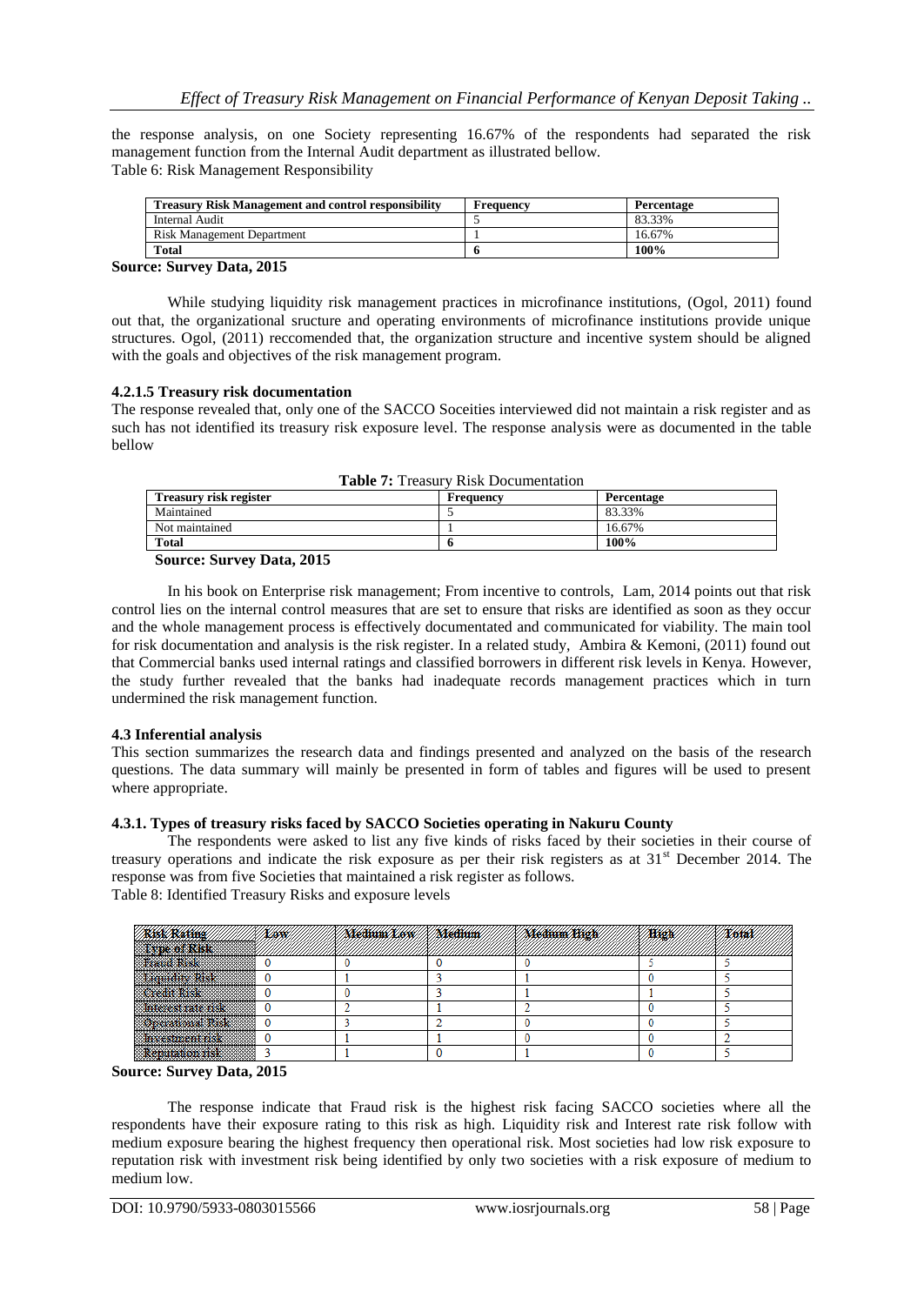In the annual supervision report, the regulator, SASRA identified that among the top complains and inquiries done on deposit taking SACCO societies in 2014, is suspected fraudulent management, embezzlement of members funds and other incidences of related fraud complaints (SASRA, 2014).

# **4.3.2. Risk control measures put in place to mitigate against treasury risks**

In the book "Cybernetic approach to project Management", Lent, (2013) identified four risk management strategies. the respondents were asked to identify the strategies employed for the five commonly identified risks and the response was as follows.

| <i><b>Risk Management strategy/</b></i> | <b>X/RXSK/XX16101ance//X/RXSK/</b> | //X/ <b>R\$\$\$!</b> // | <b>XARSSKI</b> | <b>X/X6tal</b> |
|-----------------------------------------|------------------------------------|-------------------------|----------------|----------------|
| <b>Thus of Risk</b>                     |                                    |                         |                |                |
| <b>Strand Rick</b>                      |                                    |                         |                |                |
| <b>Examining Risk</b>                   |                                    |                         |                |                |
| <i>de Stadio</i>                        |                                    |                         |                |                |
| <b>Exhibition and The Property</b>      |                                    |                         |                |                |
| <b>Song Communication</b>               |                                    |                         |                |                |
| <b>Production RM</b>                    |                                    |                         |                |                |
|                                         |                                    |                         |                | 30             |

|  |  |  |  | Table 9: Treasury Risk Control Measures |
|--|--|--|--|-----------------------------------------|
|--|--|--|--|-----------------------------------------|

**Source: Survey Data, 2015**



**Figure 1.4:** Risk Management strategies adopted

# **Source: Survey Data, 2015**

From the chart above, the most common risk management strategy adopted by SACCO Societies operating within Nakuru County is risk reduction where the societies have minimized/mitigated against the risk exposure and closely monitor the risks so as to keep them within the acceptable limits. Followed by Risk transferring or sharing where the risk has been transferred or is shared with a third party then risk avoidance where the society has completely eliminated the risk and is no longer involved in its management. The least adopted strategy is risk absorption where the society accepts the value for the risk and even provides for it in its annual budget. While studying the effect of credit risk management practices in lending portfolio among Savings and Credit Cooperatives in Kenya, Langat, Mugo, & Otuya, ( 2013) found out that, for SACCOs in Kenya, the use of tight risk mitigation policies such as insurance cover and diversification strategies influenced their lending portfolio.

# **4.3.3. The Societies Level of Financial Performance Associated with the management of the treasury risks identified**

The level of financial performance was measured on the basis of regulatory compliance and on CAMEL rating system of bank supervision. For reasons of confidentiality, the respondents' identity shall be concealed in this analysis and the Societies shall be identified by the codes S1, S2, S3, S4, S5 and S6.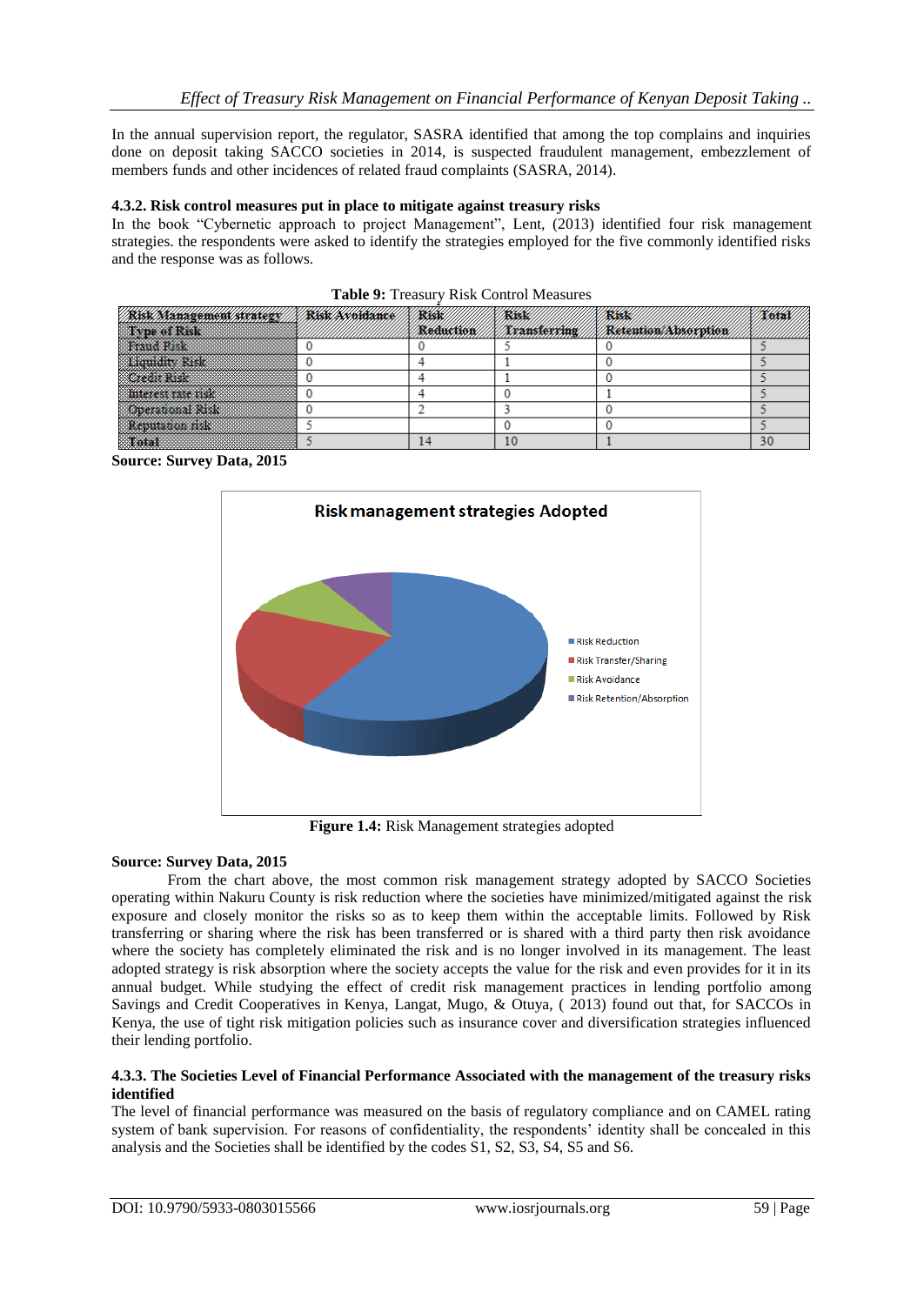## **4.3.3.1. Regulatory Compliance**

| <b>Table To: Regulatory Ratios</b>               |                           |           |      |             |           |       |      |
|--------------------------------------------------|---------------------------|-----------|------|-------------|-----------|-------|------|
| <b>Society</b>                                   | <b>Minimum</b>            | <b>SI</b> | S2   | <b>S3</b>   | <b>S4</b> | S5    | S6   |
| <b><i>Regulatory Katio</i></b>                   | regulatory<br>requirement |           |      |             |           |       |      |
| Liquidity Ratio                                  | Minimum 15%               | 8.82%     | 15%  | 12%         | 18.70%    | 9.95% | 15%  |
| Land and Building to total Assets Ratio          | Maximum 5%                | 0.26%     | 2%   | 0.54%       | $0.09\%$  | 7.42% | 4.5% |
| Financial Investments to Deposit Liability Ratio | Maximum 5%                | 2.47%     | 1.5% | 2.39%       | 0.08%     | 2.69% | 2.3% |
| Non-Earning Assets to total assets ratio         | Maximum 10%               | 7.38%     | 9.2% | 1.35% 0.86% |           | 9.04% | 7%   |

#### **Table 10:** Regulatory Ratios

#### **Source: Survey Data, 2015**

To enable data comparison for purposes of decision making, the above data was graded on the score of "1" for compliance and "0" for non-compliance. The results were as follows;

| <b>Table 11:</b> Comphance Score                 |    |    |    |    |    |    |  |  |
|--------------------------------------------------|----|----|----|----|----|----|--|--|
| <b>Society</b>                                   | SI | S2 | 83 | S4 | S5 | S6 |  |  |
| <b><i>XABURATORY KARROL</i></b>                  |    |    |    |    |    |    |  |  |
| <b>Liquidity Ratio</b>                           |    |    |    |    |    |    |  |  |
| Land and Building to total Assets Ratio          |    |    |    |    |    |    |  |  |
| Financial Investments to Deposit Liability Ratio |    |    |    |    |    |    |  |  |
| Non-Earning Assets to total assets ratio         |    |    |    |    |    |    |  |  |
| <b>TOTAL SCORE</b>                               |    |    |    |    |    |    |  |  |

# **Table 11:** Compliance Score

#### **Source: Survey Data, 2015**

The above data was then compared with the Societies, risk management structure, risk management responsibility and risk documentation to establish whether the compliance performance had any bearing in the risk management practices adopted by the societies. Risk documentation was rated on the basis that the society maintained a risk register and was guided by a risk management policy. The risk management structure was based on the involvement of all treasury staff in risk management and the risk management responsibility based on the existence of a risk management department or use of any other department other than the Internal Audit department. This are scored as 1 for a YES and 0 for a NO. The data analysis results basing on the above parameters was as follows.

|  |  | Table 12: Risk Management Practice Score |  |  |
|--|--|------------------------------------------|--|--|
|--|--|------------------------------------------|--|--|

| Society                    | S2 | S3 | SŚ | S6 |
|----------------------------|----|----|----|----|
| Risil Management pratsite  |    |    |    |    |
| <b>Risk Responsibility</b> |    |    |    |    |
| Risk structure             |    |    |    |    |
| <b>Risk Documentation</b>  |    |    |    |    |
| <b>TOTAL SCORE</b>         |    |    |    |    |
| <b>COMPLIANCE SCORE</b>    |    |    |    |    |

**Source:** Survey Data, 2015

From the above analysis, Society, S4, with a risk management practice score of 0 has met the highest compliance score of 4. It can therefore be concluded that risk management practices do not have an influence on the compliance of the regulatory requirements for the selected ratios affecting a society's liquidity. In his study on commercial banks versus rural SACCOs in Tanzania, Magali & Qiong, (2014) found that banks have effective credit risk management practices than the rural SACCOs thus while banks were making 100% profits, SACCOs were only making 30% profits. They concluded that like banks, there was need for SACCO societies to embrace risk management practicesin order to improve on their financial performance.

#### **4.3.3.2. CAMEL rating system of Bank Supervision**

When other Financial Performance measures, i.e. Capital Adequacy, Asset Quality, Management Quality, Earnings Ability and Liquidity management (CAMEL) were incorporated into the analysis, the results were as follows;

| Risk management practice score   |  |  |  |
|----------------------------------|--|--|--|
| <b>CAMEL</b> score               |  |  |  |
| <b>Source: Survey Data, 2015</b> |  |  |  |

Table 13: CAMEL Score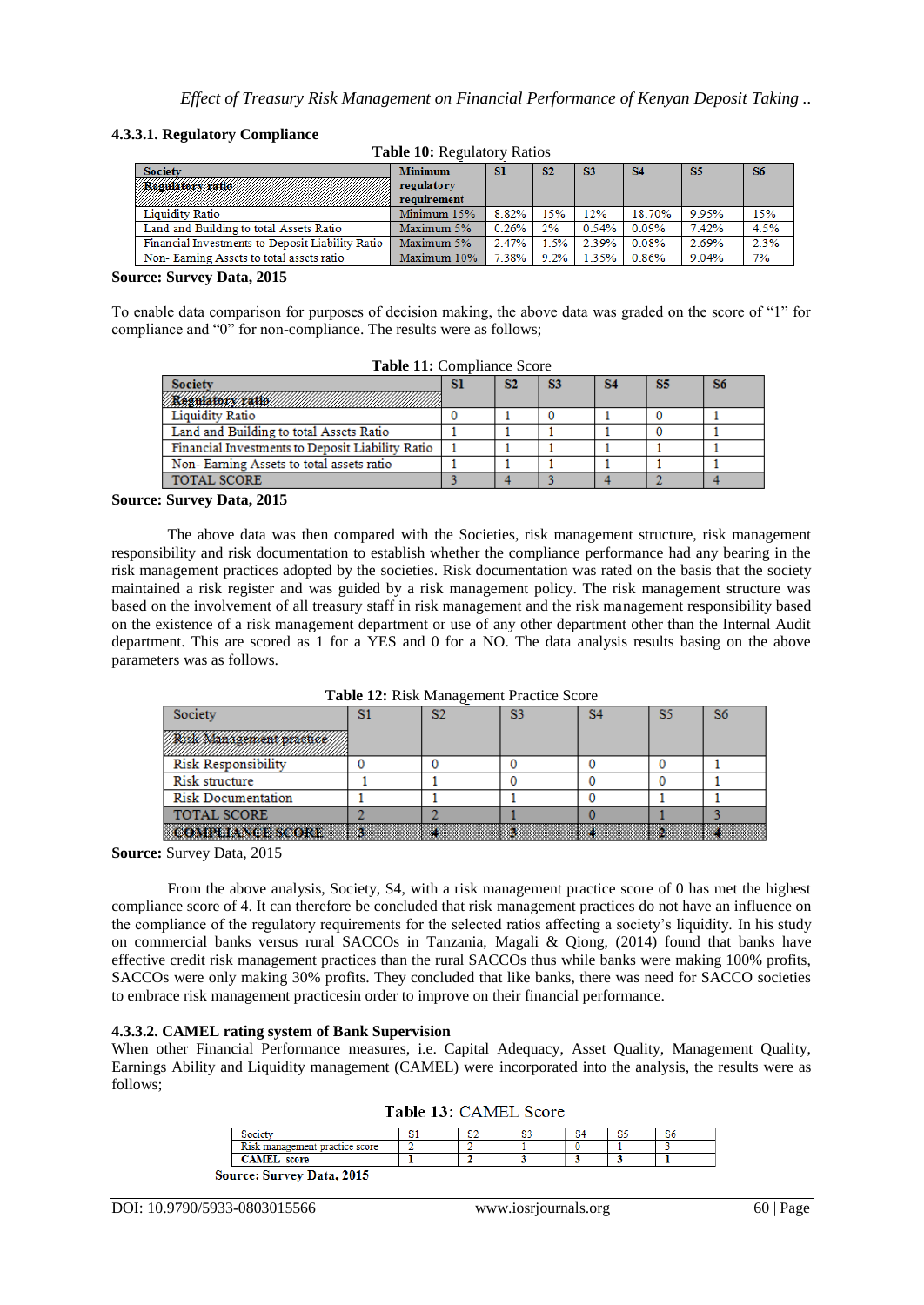# Where;

A Score of 1 indicates Sound Financial Performance; a Score of 2 indicates Fundamentally Sound performance, a score of 3 indicates generally weak performance, a score of 4 indicates weak performance and a score of 5 indicates poor performance.

From the above findings, Societies S1 and S6 scored 1 indicating Sound Financial performance. According to the CAMEL rating system of banking supervision, this score indicates Substantial compliance with laws and regulations, stable financial performance with strong risk management practices. Society S2 had a CAMEL score of 2 indicating fundamentally sound financial performance which signifies that the society has substantially complied with laws and regulations and has moderate weaknesses with satisfactory risk management practices. Societies S3, S4 and S5 had a CAMEL score of 3 each indicating weak performance thus signifying that the Societies had general weaknesses in one or more component areas and are vulnerable to external influences with less than satisfactory risk management practices. The SACCO Societies regulatory authority affirms the use of the CAMEL rating system which it has also adopted in carrying out risk based supervision of Deposit taking SACCO Societies in Kenya (SASRA;, 2014).

# **4.3.3.3 Statistical analysis**

Linear regression analysis and t-test statistics were carried out on to test whether the practice of treasury risk management has an effect on the compliance of SACCO societies with the selected regulatory ratio requirements and whether the implementation of treasury risk management practices has an effect on the Financial performance of the SACCO Societies, financial performance inthis case being measured on the basis of CAMEL system of bank supervision. The data was run through SPSS version 21 and the results were as follows;

Testing the null hypothesis there is a significant relationship between the practice of treasury risk management and regulatory compliance at 95% confidence level

|                            |                                     | Compliance<br>score | <b>Risk</b><br>management |
|----------------------------|-------------------------------------|---------------------|---------------------------|
| <b>Pearson Correlation</b> | Compliance score                    | 1.000               | $-.127$                   |
|                            | Risk management                     | $-127$              | 1.000                     |
| Sig. (1-tailed)            | Compliance score<br>Risk management | .406                | .406                      |
| N                          | Compliance score                    |                     |                           |
|                            | Risk management                     |                     |                           |

**Table14.** Pearson Correlation coefficient for Compliance score

Source; Survey data 2015

**Table15.** t-test for compliance score

|          | zed | Unstandardi  | Standardi<br>zed<br>Coefficie |                |     | 95.0%<br>Confidence |      |              |       |         | Collinearity      |             |
|----------|-----|--------------|-------------------------------|----------------|-----|---------------------|------|--------------|-------|---------|-------------------|-------------|
|          |     | Coefficients | nts                           |                |     | Interval for B      |      | Correlations |       |         | <b>Statistics</b> |             |
|          |     |              |                               |                |     | Lowe                | Upp  |              |       |         |                   |             |
|          |     |              |                               |                |     |                     | er   |              |       |         |                   |             |
|          |     | Std.         |                               |                | Sig | Boun                | Bou  | Zero-        | Parti | Pa      | Toler             |             |
| Model    | в   | Error        | <b>Beta</b>                   |                |     | d                   | nd   | order        | al    | rt      | ance              | <b>VIF</b>  |
| $1$ (Con | 3.3 | .633         |                               | 5.2            | .00 | 1.544               | 5.06 |              |       |         |                   |             |
| stant    | 03  |              |                               | 14             | 6   |                     |      |              |       |         |                   |             |
|          |     |              |                               |                |     |                     |      |              |       |         |                   |             |
| Risk     | ۰   | .356         | $-.127$                       | $\blacksquare$ | .81 |                     | .897 | $-127$       | ٠     | ٠       | 1.000             | 1.00        |
| ma       | .09 |              |                               | .25            | 1   | 1.079               |      |              | .127  | $\cdot$ |                   | $\mathbf 0$ |
| nage     | 1   |              |                               | 5              |     |                     |      |              |       | 27      |                   |             |
| ment     |     |              |                               |                |     |                     |      |              |       |         |                   |             |

a. Dependent Variable: Compliance\_score Source; Survey Data 2015

**Coefficients<sup>a</sup>** 

**Table16.** Correlation Coefficient (Compliance score)

# **Coefficient Correlations<sup>a</sup>**

| Model |              |                 | Risk       |
|-------|--------------|-----------------|------------|
|       |              |                 | management |
|       | Correlations | Risk management | 1.000      |
|       | Covariance's | Risk management | 107        |
|       |              |                 |            |

a. Dependent Variable: Compliance score

Source; Survey data 2015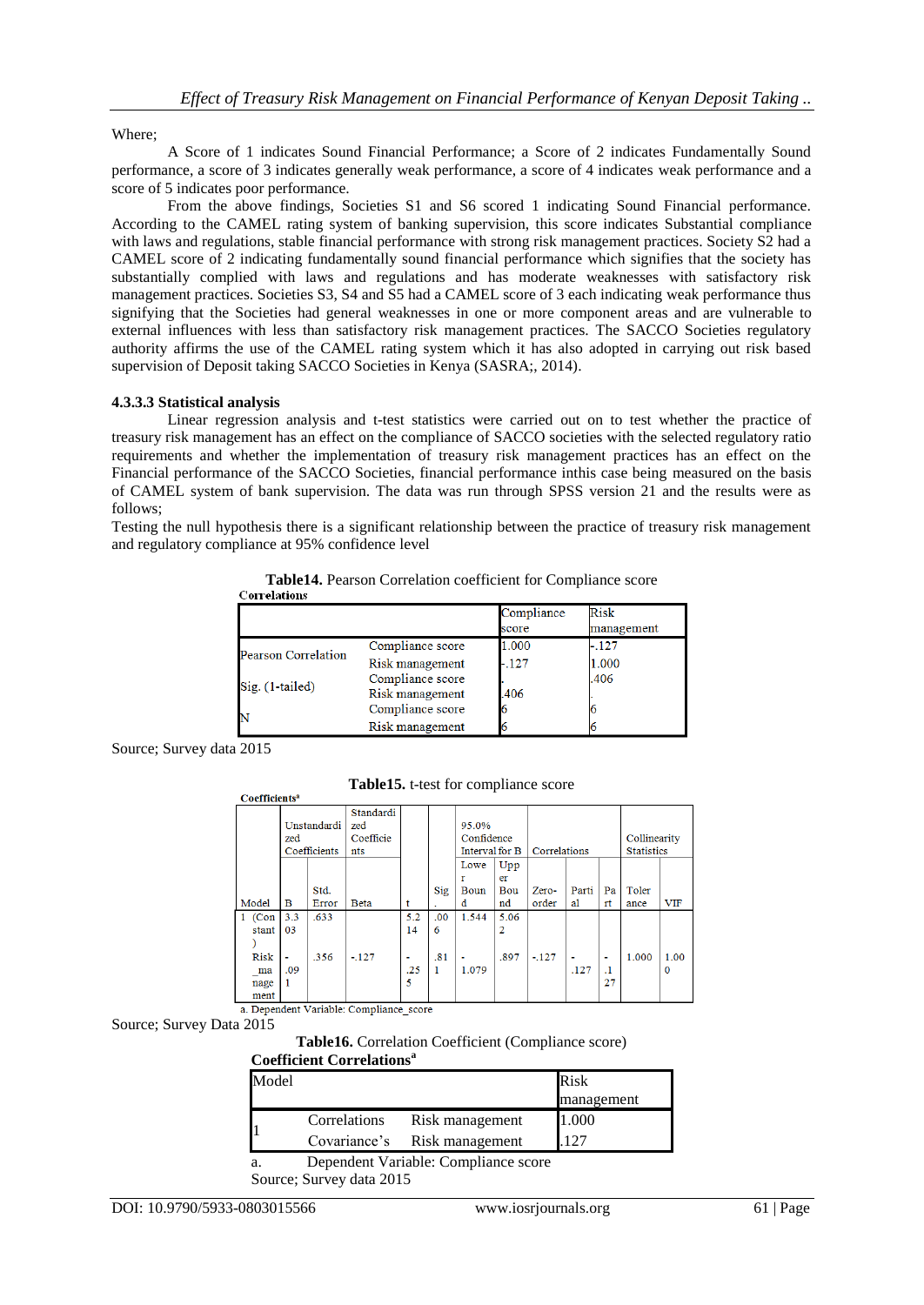A one tailed significant value of 0.811 was achieved which is greater than 0.05 thus indicating that there is no statistically significant difference between treasury risk management practices and regulatory compliance. A Pearson's correlation coefficient of 1 confirmed that there is a strong correlation between the practice of treasury risk management and regulatory compliance of the selected ratios.

Testing the null hypothesis there is a significant relationship between the practice of treasury risk management and financial performance at 95% confidence level;

| Соспитения |                |       |              |      |        |              |     |       |                |                |                   |            |  |       |  |  |  |  |  |
|------------|----------------|-------|--------------|------|--------|--------------|-----|-------|----------------|----------------|-------------------|------------|--|-------|--|--|--|--|--|
|            |                |       |              |      | Standa |              |     |       |                |                |                   |            |  | 95.0% |  |  |  |  |  |
|            |                |       | rdized       |      |        | Confidence   |     |       |                |                |                   |            |  |       |  |  |  |  |  |
|            | Unstandardize  |       | Coeffi       |      |        | Interval for |     |       |                |                | Collinearity      |            |  |       |  |  |  |  |  |
|            | d Coefficients |       | cients       |      |        | в            |     |       | Correlations   |                | <b>Statistics</b> |            |  |       |  |  |  |  |  |
|            |                |       |              |      |        | Low          | Up  | Zer   |                |                |                   |            |  |       |  |  |  |  |  |
|            |                |       |              |      |        | er           | per | $O -$ |                |                |                   |            |  |       |  |  |  |  |  |
|            |                | Std.  |              |      |        | Boun         | Bo  | ord   | Part           |                | Toler             |            |  |       |  |  |  |  |  |
| Model      | в              | Error | <b>B</b> eta | t    | Sig.   | d            | und | er    | ial            | Part           | ance              | <b>VIF</b> |  |       |  |  |  |  |  |
| (Consta    | 3.394          | .407  |              | 8.33 | .001   | 2.26         | 4.5 |       |                |                |                   |            |  |       |  |  |  |  |  |
| nt)        |                |       |              | 6    |        | 4            | 24  |       |                |                |                   |            |  |       |  |  |  |  |  |
| Risk       | $-.818$        | .229  | $-.873$      | ٠    | .023   | -            |     |       | $\blacksquare$ | $\blacksquare$ | 1.00              | 1.00       |  |       |  |  |  |  |  |
| manage     |                |       |              | 3.57 |        | 1.45         | .18 | .87   | .87            | .87            | $\Omega$          | 0          |  |       |  |  |  |  |  |
| ment       |                |       |              | 6    |        | 3            | 3   | 3     | 3              | 3              |                   |            |  |       |  |  |  |  |  |

|  |  | Table17. t-test for financial performance |
|--|--|-------------------------------------------|
|  |  |                                           |

a. Dependent Variable: Financial performanceSource; Survey data 2015

| <b>Table18.</b> Durbin-Watson statistic measure |  |
|-------------------------------------------------|--|
|-------------------------------------------------|--|

|  | Model Summary <sup>b</sup> |
|--|----------------------------|
|--|----------------------------|

| Mod R | $\mathbb R$    |        | Adjusted                |                             | Std. Error Change Statistics<br>Durbin- |        |     |     |                |        |  |  |
|-------|----------------|--------|-------------------------|-----------------------------|-----------------------------------------|--------|-----|-----|----------------|--------|--|--|
| el    |                | Square | R Square<br><b>l</b> of | the $R_{\odot}$<br>Estimate | Square F<br>Change                      | Change | df1 | df2 | Sig.<br>Change | Watson |  |  |
|       | $.873^{\circ}$ | .762   | .702                    | .537                        | 762                                     | 12.789 |     |     | .023           | .      |  |  |

a. Predictors: (Constant), Risk management

b. Dependent Variable: Financial management **Source; Survey data 2015**

A one tailed significant value of 0.023 was achieved which less than 0.05 is thus indicating that there is a statistically significant difference between treasury risk management practices and financial performance. A Correlation coefficient of 0.702 confirmed that there is a correlation between the practice of treasury risk management and regulatory compliance of the selected ratios.

All the societies reviewed were of an almost same size as indicted by the asset value but at different stages of growth as indicated by the branch networks. The main objective of the study was to establish the measures put in place by SACCO Societies to deal with the major risks associated with treasury management in the current advent of a more informed membership and staff force and the effectiveness of these measures as reflected in the Societies liquidity and general financial performance.

# **IV. Discussion**

Most of the societies reviewed had adopted a risk reduction strategy where the societies minimize or mitigate the risks to acceptable levels then keeps monitoring them to keep their probability of occurrence low. Whereas all the societies reviewed apart from Society S4 had adopted risk management practices to some level, the societies except Society S1, S2 and S6 have not cascaded the risk management function to the actual risk owners, in this case the head of the treasury section. The societies have left the responsibility of risk management to the Internal Auditors who are limited by their professional standards on the extent of their involvement in the whole risk management function. A statistical analysis of the findings revealed that the implementation of treasury risk management practices has an effect on both the regulatory compliance and financial performance of SACCO Societies.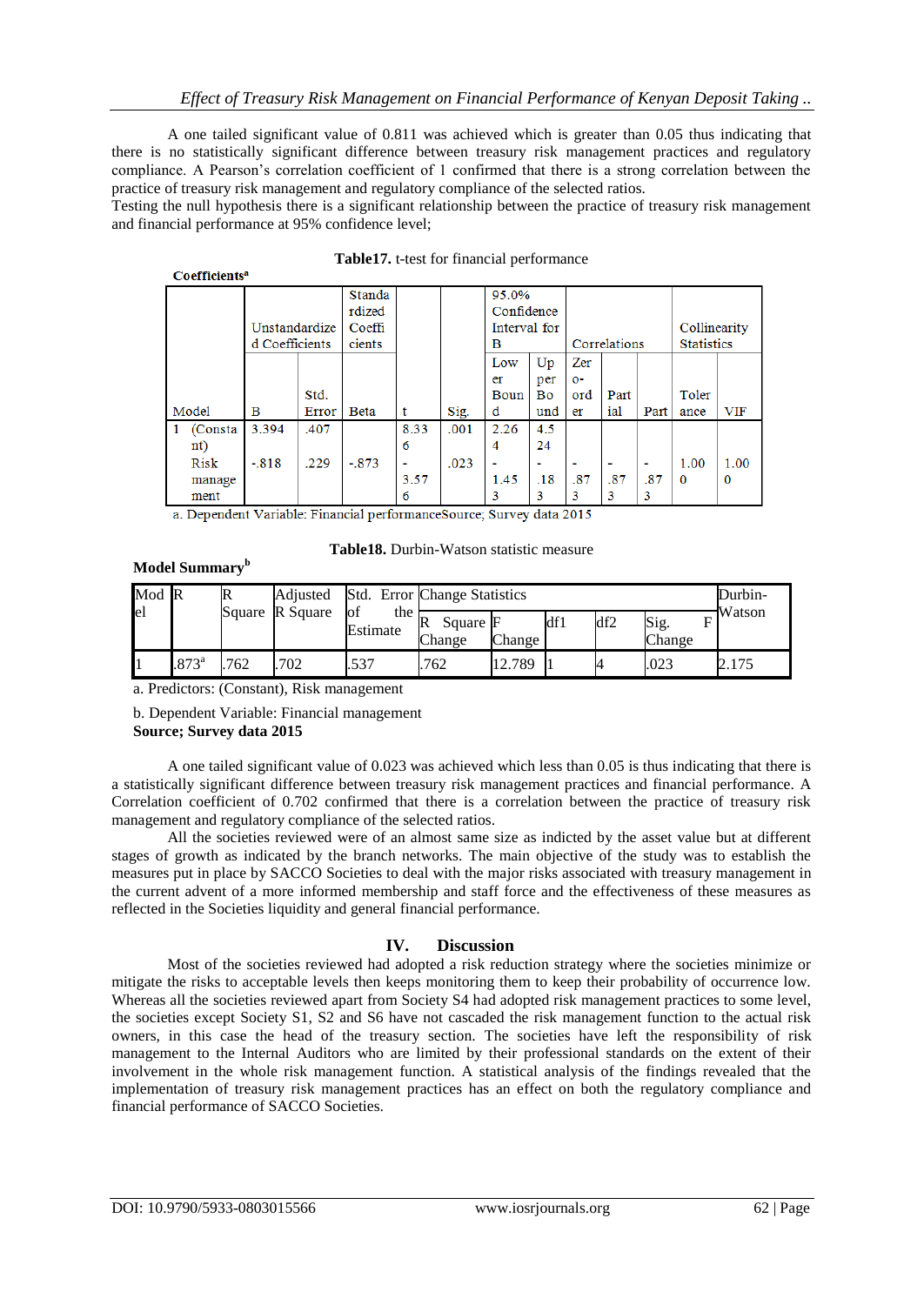## **V. Conclusion**

On the basis of the research findings, it can thus be concluded that, not all SACCO Societies operating within Nakuru County have adopted risk management practices that could enable them identify the risks facing their day to day treasury risk operations as evidenced by the risk management score. However, the societies that analysed their risk exposure identified, Fraud risk as the highest risk facing their treasury operations thus more measures need to be put in place to manage this risk.

The most common treasury risk management and control measure put in place by SACCO Societies is risk reduction which involves the minimization of risks to acceptable limits then closely monitoring it to keep its probability of occurrence low. However, the societies have not adopted an all-inclusive risk management structure which involves all the staff at all levels of treasury operations thus enabling risk detection at its earliest stage of occurrence. Finally, the practice of treasury risk management has a significant effect on the regulatory compliance and financial performance of deposit taking SACCO Societies operating within Nakuru County. In this case therefore, SACCOs have to implement good and efficient treasury risk management practices for them to fully comply with the regulatory compliance ration requirements and for improved financial performance.

## **VI. Recommendations**

Considering that treasury operations, being the management of funds which is the lifeblood of the Societies, SACCO Societies should implement sound treasury risk management practices so as to ensure that they maintain a competitive edge as an investment option amongst other players in the financial industry as backed up by their financial stability.

#### **Suggestions for further research**

This research only concentrated on the effect of treasury risk management on the financial performance of SACCO Societies. However, financial performance is also affected by other aspects such as the capital management, governance practices and the personnel management skills among other factors. The effectiveness of treasury risk management is also dependent on the personnel skills and availability of resources which did not form part of this research. These therefore form the basis for further research in this field.

#### **References and Bibliography**

- [1]. Ahrens, J., & Rudolph, P. M. (2006). The importance of governance in risk reduction and disaster managment. Journal of Contigencies and Crisis Managment, 14(4), 207-220.
- [2]. Altman, E. I., & Hotchkiss, E. (2010). Coporate Financial Distress and Bankruptcy; Predict and avoid bankruptcy, analyze and invest in distressed debt (Vol. 289). John Wiley and Sons.
- [3]. Altman, E., & Hotchkiss, E. (2006). Corporates Financial Distress and Bankruptcy: Predict and Avoid Bankruptcy, Analyze and Invest in Distressed Debt (3RD ed.). USA: John Wiley & Sons.
- [4]. Ambira, C. M., & Kemoni, H. (2011). Records Management and Risk Management at Kenya Commercial Bank Limited, Nairobi. SA Journal of Information Management, 13(1), 11-25.
- [5]. Ballou, J. (2011, November 8). Open ended questions. Encyclopedia of Survey Research methods, pp. 548-550.
- [6]. Banks, E. (2005). Liquidity Risk; Managing Asset and Funding Risk. NewYork: Palgrave Macmillan.
- [7]. Bansal, M., Suman, & Sonepat, M. (2014). Survey Paper on Credit Card Fraud Detection. International Journal of Advanced Research in Computer Engineering and Technology, 3(3), 827-832.
- [8]. Bartlett, E. J., Kotrlik, W. J., & Higgins, C. C. (2001). Organizational Research: Determining Appropriate Sample Size in Survey. Information Technology, Learning and Performance Journal, 19(1), 43-50.
- [9]. Belland, B. R., French, B. F., & Eitmer, P. A. (2009). Validity and problem based learning research; A review of instrunments used to asses intended learning outcomes. Interdiciplinary journal of problem based learning, 3(1), 5.
- [10]. Benn, S., & Bolton, D. (2011). Key Concepts in Coporate Social Responsibilities. London: Britain.
- [11]. Bessis, J. (2011). Risk Management in Banking. John Wiley and Sons.<br>[12]. Biegelman, M. T., & Barton, J. T. (2012). Executive Roadmap to F.
- [12]. Biegelman, M. T., & Barton , J. T. (2012). Executive Roadmap to Fraud Prevention and Internal Controls: Creating a Culture of Compliance. USA: John Wiley & Sons.
- [13]. Birley, G., & Moreland, N. (2014). A practical guide to Academic research. Routledge.
- [14]. Borg, W. R., & Gall, M. D. (1989). Educational Research (4th ed.). New York: Longman.
- [15]. Boys, J. (2012). Forensic Accounting in New Zealand Exploring the GapBetween Education and Practice (5th ed.). Auckland, New Zealand: Auckland University of Technology.
- [16]. Bragg, M. S. (2010). Treasury management; Practitioners guide. John Wiley & Sons.
- [17]. Bryman, A., & Bell, E. (2015). Business Research Methods (4th ed.). New York, USA: Oxford University Press.
- [18]. Buckhouff, T. A. (2004). The Forensic Target of Fraudsters. The Journal of Certified Public Accountants, 2(7), 7-19.
- [19]. CFA Institute. (2007). Managing Investment Portfolios; a dynamic process (Vol. 3). (J. L. Maginn, D. L. Tuttle, D. W. McLeavey, & E. J. Pinto, Eds.) John Wiley & Sons.
- [20]. Chang, Chian-Lin, Jimenez-Martin, Juan , A., McAleer, Michael, P., et al. (2011, February 21). Risk Management of Risk Under the Basel Accord; Forecasting Value at Risk of VIX Futures. Retrieved July 15, 2015, from http://ssrn.com/abstract=1765202.
- [21]. Chapman, R. (2011). Simple tools and techniques for enterprise risk management. John Wiley and Sons.
- [22]. Chernobai, A. S., Rachev, S. T., & Fabozzy, F. J. (2008). Operational risk; A guide to Basel II Capital Requirements, Models and Analysis (Vol. 170). John Wiley & Sons.
- [23]. Chhaba, R., Dhalia, P., Mathur, P., & Das, I. (2013, September 22nd). Social Science Research Network. Retrieved July 17th, 2015, from papers.ssrn.com: http://dx.doi.org/10.2139/ssrn.2329303
- [24]. Choudhry, M. (2012). An Introduction to Credit Derivatives (2 ed.). Butterworth Heinemann.
- [25]. Choudhry, M. (2012). The Principles of Banking. Singapore: John Wiley & Sons Singapore pte. Ltd.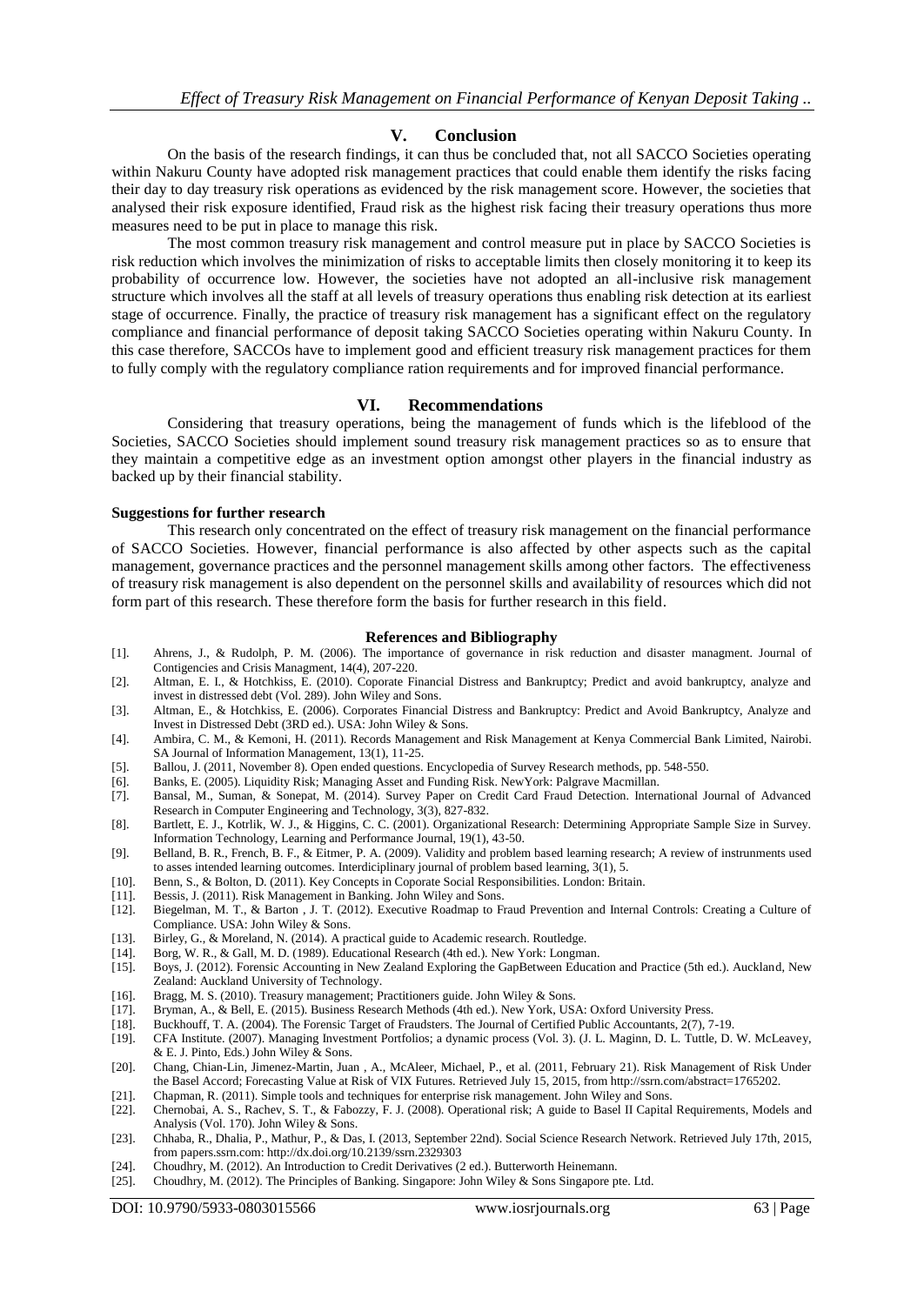- [26]. Choudy, M. (2011). Bank Asset Liability Management; Strategy trading analysis. John Wiley & Sons.
- [27]. Cohen , L., & Manion, L. (2010). A Guide to Teaching Practice. USA: Routledge. [28]. De Vaus, D. (2013). Surveys in Social Research (6 ed.). New York: Routledge.
- De Vaus, D. (2013). Surveys in Social Research (6 ed.). New York: Routledge.
- [29]. Easterby-Smith, M., Thorpe , R., & Jackson, P. R. (2012). Management Research. London: Sage Publications Ltd.
- [30]. Epstein, G., Grabel , I., & Jomo, K. (2003). Capital Management Techniques in Developing countries: An Assesment of experiences from the 1990s and Lessons for the Future. University Of Massachussets Amherst. Political Economy Research Institute (PERI).
- [31]. Ericsson, J., & Renault, O. (2006). Liquidity and Credit risk. The Journal of Finance, 61(5), 2219-2250.
- [32]. Evans, J., & Lindsay, W. (2012). Managing for Quality and Performance Excellence. Cengage Learning. [33]. Fabbozzi, F. J. (2010). Financial risk management. John Wiley & Sons.
- Fabbozzi, F. J. (2010). Financial risk management. John Wiley & Sons.
- [34]. FBI. (2014). Authorization and Budget Request to Congress. NewYork: Department of Justice.
- [35]. Fiorillo, A. (2006). Effect of Wholesale Lending to SACCOs in Uganda. Kampala: fsdu.or.ug.
- [36]. Franc, R., & Brown, K. (2011). Investment analysis and Portfolio management. Congage Learning.<br>[37]. Gay, I. (1992). Educational Research: Compentencies for Analysis and Application (4th ed.). New Y
- [37]. Gay, I. (1992). Educational Research: Compentenciesfor Analysis and Application (4th ed.). New York: Mcmillan.
- [38]. Gichira, R. N., & Thambo, V. S. (2003). Youth Cooperative Program: Report of Technical Mission to Kenya, Tanzania and Zambia. Nairobi Kenya: English Printers.
- [39]. Graeme, A. G., Campbell, G., Turner , J., & Vanteeva, N. (2014). The Economic History Review: Corporate Ownership and Control in Victorian Britain. UK: John Wiley & Sons Ltd.
- [40]. Graham, A., & Coyle, B. (2000). Cashflow Forecastign and Liquidity. Global Proffesional Publishi.
- [41]. Graham, J., & Kaye, D. (2006). A Risk Management Approach to Business Continuity; Aligning Business Continuity with Coporate Governance. Connecticut: Rothstein Associates Inc.
- [42]. Grant, N. W. (2009). Bankruptcy and Insolvency Accounting: Practice and Procedure (7th ed., Vol. 1). New Jersey: John Wiley & Son.
- [43]. Gray, D. E. (2013). Doing Research in the Real World. London: Sage Publications.<br>[44]. Haimes, Y. Y. (2009). On the complex Definition of Risk: A System-Based Approa
- Haimes, Y. Y. (2009). On thecomplex Definition of Risk; A System-Based Approach. Risk Analysis(12), 1647-1654.
- [45]. Hair, J. F., Celsi, M. W., Money, A. H., Samouel, P., & Page, J. M. (2015). Essentials of Business Research Methods (2th ed.). New York: Routledge.
- [46]. Heid, F. (2007, December 12). The Cyclical effects of the Basel II Capital requirements. Journal of Banking and Finance, 3885- 3900.
- [47]. Hubbard, G., Rice, J., & Galvia, P. (2014). Strategic Management. Australia: Pearson.
- [48]. Israel, G. D. (1992). Determining Sample Size. Florida: University of Florida Cooperative Extension Service, Institute of Food & Agriculture sciences; EDIS.
- [49]. Jensen, B. (2012, June 30). Fraud, American History. Retrieved Agust 08, 2012, from Trnity University web site: http://www.edu/rjensen/FraudAmericanhistory.htm
- [50]. Jensen, H. (2010). The logic of qualitative survey research and it's position in the field of social research methods. In forum Qualitative. Sozialforschung/Forum, 11(2), 1-21.
- [51]. Jeppesen, K. E., & Rygel, W. (2014). Integrated Risk and Crisis Management. New York: Sentryx.com.
- [52]. Jill, C., & Hussey, R. (2013). Business Research; A practical guide for Undergraduate and postgraduate students. Palgrave Macmillan.
- [53]. Kaplan, R. S., & Norton, D. P. (2004). Strategy maps: Converting intangible assets into tangible outcomes. Havard Business Press.
- [54]. Kimberlin, C. L., & Winstertein, A. G. (2008). Research Methods: Quantitative and Qualitative Approaches. A M J Health Syst Pharm, 65(23), 2276-84.
- [55]. Klinke, A., & Renn, O. (2001). Precautionary principle and discursive strategies; Classifying strategies: Classifying and managing risks. Journal of Risk Research, 4(2), 159-173.
- [56]. Knight, F. H. (2012). Risk, Uncertainity and Ptofit. New York: Dover Publications.<br>[57]. Koller, T., Goedhart, M., & Wessels, D. (2010). Valuation: Measuryng and Mar
- [57]. Koller, T., Goedhart, M., & Wessels, D. (2010). Valuation: Measuryng and Managing the value of companies (Vol. 499). John Wiley & Sons.
- [58]. Konthari, C. R. (2007). Research Methodology: Methods and Techniques (2nd ed.). New Delhi: New Age International Publishers.
- [59]. Kotze, D. J., Zeeman, L., & Roux, J. P. (2014). Back @ Work: Managing Change Following Unprotected Industrial Actions in Mining Industry. Management, 325-355.
- [60]. Kumar , K. (2005). Methodology; A step by Step Guide for begginers. Addison, Australia: Wesley pty Ltd.
- [61]. Lam, J. (2014). Enterprise risk Management: From Incentive to Controls. USA: John Wiley & Sons. [62]. Lando, D. (2009). Credit Risk Modelling; Theory and Applications. Priceton University Press.
- Lando, D. (2009). Credit Risk Modelling; Theory and Applications. Priceton University Press.
- [63]. Langat, F. K., Mugo, R. K., & Otuya, R. I. (2013). Effect of Credit Risk Managment Practices in Lending Portfolio Among Savings and Credit Cooperatives in Kenya. International Journal of Science, Commerce and Humanities, 1(5), 33-56.
- [64]. Lent, B. (2013). 13:00 Risk Management; RM in Cybernetic Approach to project management. Berlin Heidelberg: Springer.
- [65]. Loughran, M. (2011). Fiancial Accounting for Dummies. England: John Wiley & Sons.
- [66]. Magali, J. J. (2014). The Influence of Leadership, Coporate governance and Regulations on Credit Risk Management;The study of Rural SACCOs from Tanzania. Management and Administrative Sciences, 3(2), 262-281.
- [67]. Magali, J. J., & Qiong, Y. (2014). Commercial Banks Versus Rural SACCOs credits Risk management practices in Tanzania. Journal of Economics and Sustainable development, 5(2), 33-45.
- [68]. Makori, J., Munene, C., & Muturi, W. (2013). The Challenges facing Deposit taking Savings and Credit Co-operatives in Kenya; A case of Gusii Region. Interdisciplinary Journal of Contemporary Research, 4(12), 103-1081.
- [69]. Mathuva, M. D. (2010). The influence of Working Capital Management Components on Corporate Profitability: A Survey of Kenyan Listed Firms. Research Journal of Business Management, 1(4), 1-11.
- [70]. Matumo, G. N., Maina, E. K., & Ngugi, N. N. (2013, May). The Impact of Front Office SACCO ACtivity on SACCO Performance in Kenya; A case study of Meru South and Maara Districts in Tharaka Nithi County in Kenya. Global Advanced Research Journal of Management and Business Studies, 2(5), 285-290.
- [71]. McNeil, A. J., Frey, R., & Embrechts, P. (2005). Quantitative Risk Management; Concepts, Techniques and Tools. Princeton University Press.
- [72]. Mehran, H., Morrison, A. D., & Shapiro, J. D. (2012). Corporate Governance and Banks: What have we learned from the Financial Crisis? New York: FRB of New York Staff Report.
- [73]. Morgan, D. P. (2000). "Rating banks: Risks uncertainity in an opaque industry". New York: FRB of NewYork Staff Report.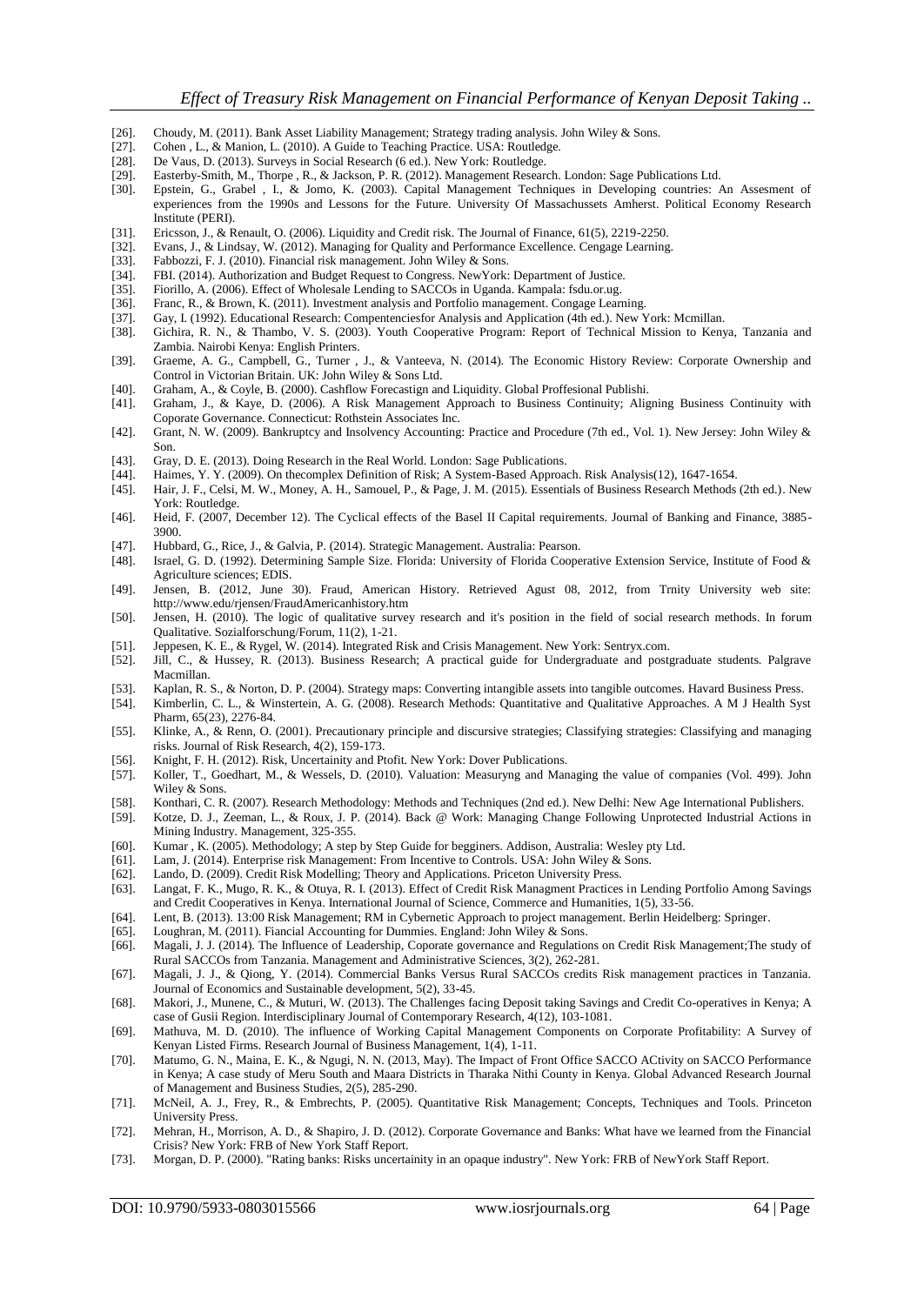- [74]. Moser, M., Bohme, R., & Breuker, D. (2013). An Injury into Money Laundering Tools in the Bitcoin Ecosystem. eCrime Researcher Summit (pp. 1-14). USA: IEEE.
- [75]. Mudibo, E. K. (2005). Coporate Governance on Coperatives; The East African Experience. Pan African Consultative Forum on Coporate Governance. Dakar: Senegal.
- [76]. Njagi, L. (2009). Effectiveness of Know Your Customer Policies adopted by Co-operative Banks in Kenya in Reducing Money Laundering Compliance Programs. Unpublished MBA Research, University Of Nairobi.
- [77]. Njeru , D. M., Member, F., Tirimba, I. O., & Njeru, A. (2015). Effect of Loan Repayment on Financial Performance of Deposit taking SACCOs in Mount Kenya Region. International Journal of Innovation and Applied Studies, 1238-1244.
- [78]. O'Brien, J. (2005). Governing the Corporation: Regulations and Corporate Governance in an Age of Scandal and Global Markets. New Jersey: John Wiley and Sons.
- [79]. Odhiambo, J. (2011). The Relationship Between Working Capital and Fiancial Performance of Deposit Taking Savings and Credit Co-operative Societies licensed by SACCO Soceities Regulatory Audhtority in Nairobu County. Nairobi: Doctoral Dissertation; University of Nairobi.
- [80]. Ogol, G. O. (2011). Liquidity Risk Management in Microfinance Institutions in Kenya. Un-published MBA research paper, University of Nairobi.
- [81]. Okundi, H. O. (2011). Financial challenges facing savings and credit co-operative societies in Kenya; The case of SACCOs in Nairobi. Nairobi: Phd Dissertation. University of Nairobi.
- [82]. Olando, O. C., Mbewa, O. M., & Jagongo, A. (2012). Financial Practice as a Determinant of Growth of Savings and Credit Cooperative Soceities' Wealth; A pointer to overcomming poverty challenges in Kenya and the Region). International Journal of Business and Social Science, 3(24), 204-219.
- [83]. Oldfield, G. S., & Santomero, A. M. (1995). The place of risk management in financial institutions. Wharton School, University of Pennsylvania.
- [84]. Omosa, J., & Morara, J. M. (2014). Fauilure of Good Governance in State Owned Corporations in Kenya: Towards a More Effective Parliamentary Monitoring Role. PhD Dissertation, University of Nairobi, 1-126.
- [85]. Orodho, J. A. (2002). Techniques of Writing Research Proposals and Reports in Education and Social Sciences. Nairobi: Masola Publishers.
- [86]. Owojori, A. A. (2009). The Role of Forensic Accounting in Solving Vexed Problem of Corporate World. European Journal of of Scientific Research, 29, 184-187.
- [87]. Peterson, P. a. (2006). Analysis of financial statements. Wiley & sons.
- [88]. Polak, P. (2009). 'The Centre Holds'-From the Decentalised Treasury Towards Fully Centralised Treasury Management. Journal of Corporate Treasury Management, 3(2), 109-112.
- [89]. Polak, P., Robertson, D. C., & Lind, M. (2011). The New Role of Corporate Treasury: Emerging Trends in Response to the Financial crisis . International Research Journal of Finance and Economics, 78.
- [90]. Raussand, M. (2013). Risk Assesmement; Theory, methods and application. Hoboken New Jersey: John Wiley and Sons. [91]. Robson, C. (2002). Real World Research: A Resource for Social Scientists and Practitioners-Resear
- [91]. Robson, C. (2002). Real World Research: A Resource for Social Scientists and Practitioners-Research (Vol. 2). Oxford: Balckwell. [92]. Sadgrove, M. K. (2015). The complete guide to business risk management. Ashgate P
- Sadgrove, M. K. (2015). The complete guide to business risk management. Ashgate Publishing Ltd.
- [93]. SASRA. (2013). Sacco Supervision Annual Report. Nairobi: SACCO Societies Regulatiory Authority.
- [94]. SASRA. (2014). Sacco Supervision Annual Report (2013) (Deposit Taking Saccos). Nairobi: Sacco Societies Regulatory Authority. SASRA. (2015, February 3rd). www.sasra.go.ke. Retrieved July 20th, 2015, from Sacco Societies Regulatory Authority:
- http//www.sasra.go.ke/index.php/regulation/licensed-saccos#Va0akpmqqko [96]. SASRA;. (2014). SACCO SUPERVISION ANNUAL REPORT; Deposit taking SACCO Societies . Nairobi: SACCO Societies
- Regulatory Authority.
- [97]. Saunders, A., Cornett, M. M., & McGraw, P. A. (2006). Financial Insitutions Management; A Risk management approach (Vol. 8). Irwin: McGraw Hill.
- [98]. Schoeberg, R. (2006). Measurign the Performance of Coporate Acquisitions: An Empirical Comparison of Alternate Metrics. British Journal of Management(17), 361-370.
- [99]. Shelley, L. I. (2014). Dirty Entanglements: Corruption, Crime and Terrorism. Cambridge: Cambridge University Press.
- [100]. Shiller, R. J. (2012). The Subprime Solution: How Today's Global Financial crisis Happened and What to do about it. Princeton: Princetone University Press.
- [101]. Simutis, R., Dilijonas, D., & Bastina, L. (2008). Cash Demand Forecasting for ATM using Neural Networks and Support Vector Regression Algorithms. 20th EURO mini Conference. Vilinius.
- [102]. Singh, M., Sandra, P., & Kurt, S. N. (2015). Addressing Financial Reporting Complexity: Investors perspective. Journal of Accounting, 26(3), 45-46.
- [103]. Sonkushre, P. K. (2012, January 21). Retrieved May 18, 2012, from www.demtruereality.comFinance&AccountingMBA: http://www.ehow.com/about 4815874 forensic accounting
- [104]. Stanik, J. M. (2013). Psychology and Law Crucial Theoretical and Applicative Problem. Chowanna, 2(37), 5-97.
- [105]. Suarez, -B., Manuel, F., & Ligham, T. (2008). "Kaizen within Kaizen teams: Continous and process improvement in a Spanish Minicipality". Assian journal on Quality, 9(1), 1-21.
- [106]. The Republic of Kenya;. (2010, June 18th). Sacco Societies (Deposit-Taking Sacco Business) Regulations, 2010. Kenya Gazette No. 39, Legal Notice No.95. Nairobi, Kenya: Government of Kenya.
- [107]. Toshiba, S., Singh, S. K., & Kashayap, A. K. (2013). Application of Queing Theory for the improvement of Bank Service. SARC-IRAJ International Conference (pp. 44-47). Pune, India: Chhatrapati Shivaji Institute of Technology.
- [108]. Trochimm, W. A., & Land, D. A. (1982). Designing Designs for Research. London: Wiley Publishers.
- [109]. Van Greuning, H., & Brajovic, S. (2003). Analyzing and Managing Banking Risks; Aframework for Assesing Corporate Governance and Financial Risks (2nd ed.). Washington DC, USA: The International Bank for Reconstruction and Development; The World Bank.
- [110]. Vose, D. (2008). Risk Analysis: a quantitative guide. John Wiley & Sons.
- [111]. Wanjiru, L. K. (2011). Strategic Responses of Equity Bank to Fraud related risks. Unpublished MBA Research, Kenyatta University.
- [112]. Wanyama, F. O. (2009). Surviving Liberalization; The Coperative movement in Kenya. ILO.
- [113]. Wanyama, F. O., Develtere, P., & Ignace, P. (2008). Ecnountering the Evidence;Co-operatives and Poverty Reduction in Africa. Journal of Co-operative studies, 16-27.
- [114]. Wanyama, F., Develtere , P., & Pollet , I. (2009). "Reinventing the wheel? African Co-operative in liberalized economic environment". Annals of Public and Co-operative Economics, 80(3), 361-392.